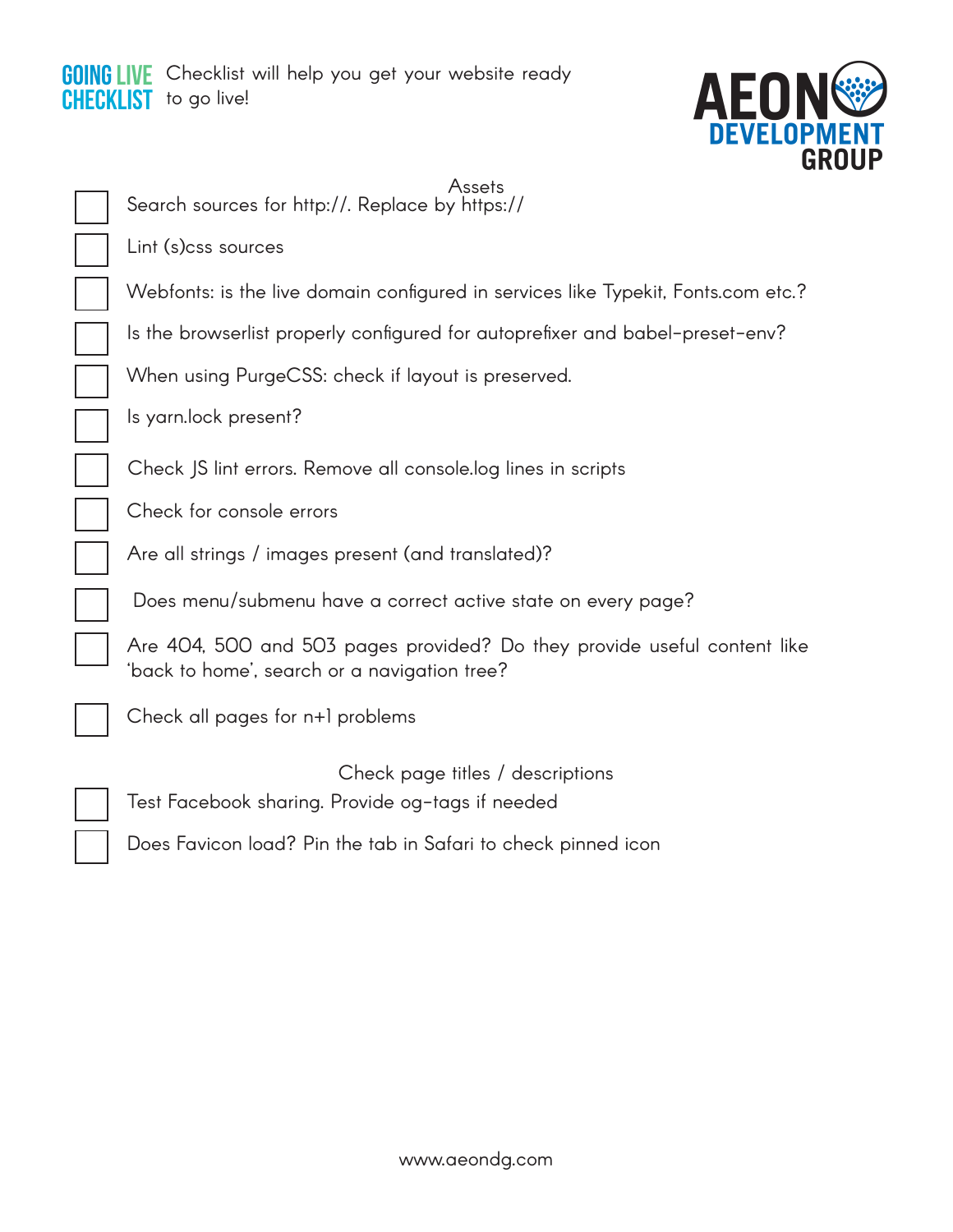## GOING LIVE **CHECKLIST** Checklist will help you get your website ready to go live!



| Google Maps                                                                                                                                   |
|-----------------------------------------------------------------------------------------------------------------------------------------------|
| API key needed/configured?                                                                                                                    |
| Check info windows                                                                                                                            |
| Prevent zoom out beyond 1x world                                                                                                              |
| Try clicking on markers                                                                                                                       |
| Forms: fill out with wrong/right values                                                                                                       |
| Video: check with sound on                                                                                                                    |
| Try subscribing to a newsletter with incorrect & correct email (use correct mail twice<br>to get 'already subscribed' message)                |
| Check layout of emails                                                                                                                        |
| Check structured data for news, events, products,<br>https://search.google.com/structured-data/testing-tool/                                  |
| Add redirects from old to new pages if necessary.<br>Install Let's Encrypt certificate                                                        |
| Check SSL certificate health https://www.ssllabs.com/ssltest/                                                                                 |
| Check your hostfile to make sure you're looking at the live site                                                                              |
| Try visiting www domain, should redirect to non-www                                                                                           |
| Try out visiting http, should redirect to https                                                                                               |
| Scan for mixed content with<br>https://github.com/spatie/mixed-content-scanner-cli                                                            |
| Verify that indexing is not prohibited with x-robots-tag: none<br>by checking curl -I https://url   grep 'x-robots-tag'. Allow robots in .env |
| Remove development DNS record                                                                                                                 |
| Check dns propagation with https://www.whatsmydns.net/                                                                                        |
| Verify Tag Manager / Analytics have been correctly set up                                                                                     |